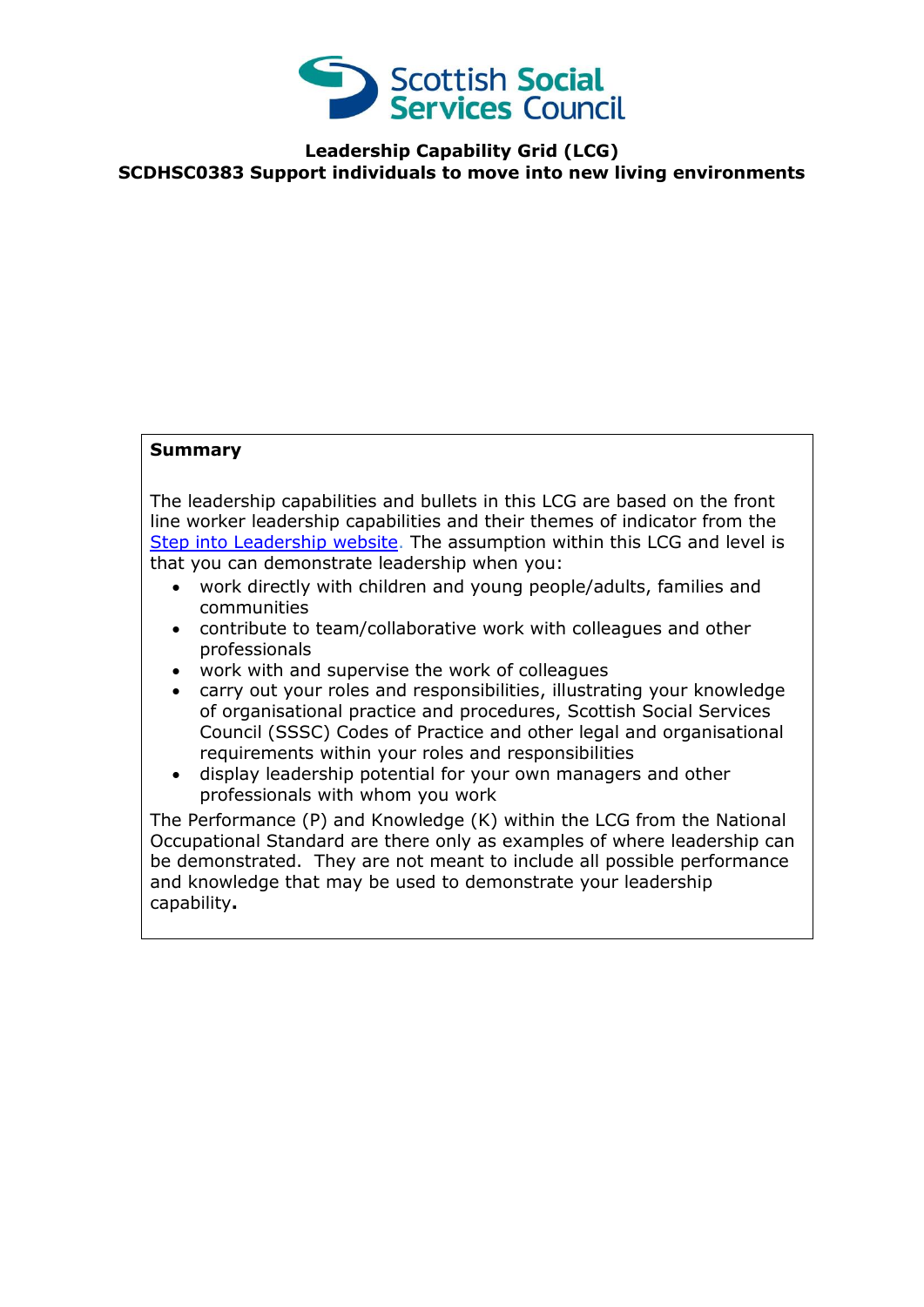

## **Leadership Capability Grid (LCG) SCDHSC0383 Support individuals to move into new living environments**

| Leadership<br>capabilities                 | When supporting individuals to move into new living environments<br>you can demonstrate leadership capabilities by:                                                                                                                                                                                                                                                                                                                                                                                                                                                                                                                                                                                                                                                                                                                                                                                                                        |
|--------------------------------------------|--------------------------------------------------------------------------------------------------------------------------------------------------------------------------------------------------------------------------------------------------------------------------------------------------------------------------------------------------------------------------------------------------------------------------------------------------------------------------------------------------------------------------------------------------------------------------------------------------------------------------------------------------------------------------------------------------------------------------------------------------------------------------------------------------------------------------------------------------------------------------------------------------------------------------------------------|
| <b>Vision</b>                              | Providing a vision for those with whom you work and your organisation<br>when you:<br>• See how best to make a difference when providing active support ( $P1$ -<br>13, 15-23; K1-5, 11, 16, 24-25, 35, 39-44)<br>• Communicate and promote ownership of the vision when providing<br>active support (P1-13, 15-23; K1-5, 11, 16, 24-25, 35, 39-44), seeking<br>support ( $K20$ ), working with others ( $P1-3$ , $8-10$ , 14, 16-23), planning<br>(P2, 24; K37, 43-44) and recording and reporting (P25; K32-35)<br>• Promote social service values through active participation and<br>personalisation (P1-13, 15-23; K1-5, 11, 16, 24-25, 35, 39-44),<br>working with others ( $P1-3$ , 8-10, 14, 16-23), and recording and<br>reporting (P25; K32-35)<br>• See the bigger picture when demonstrating knowledge and practice of<br>organisational, local and national policies and procedures (P1-14, 15-<br>23; K6, 8-9, 26-27, 32-34) |
| Self-<br>leadership                        | Displaying self leadership when you:<br>• Demonstrate and adapt leadership when supporting individuals to move<br>into new living environments (All P; K23, 35, 39-44)<br>Improve own leadership by seeking advice $(K20)$ and self reflection<br>(K23, 36)<br>• Take intelligent risks when supporting individuals to move into new<br>living environments (P1-13, 15-23; K26-31, 35, 39-44)<br>Demonstrate and promote resilience (P1-13, 15-23; K3, 4, 19, 30, 35,<br>$\bullet$<br>$39-44)$<br>• Challenge discrimination and oppression (K1, 4, 30)                                                                                                                                                                                                                                                                                                                                                                                    |
| <b>Motivating</b><br>and inspiring         | Motivating and inspiring others when you:<br>• Inspire people by personal example ( $P1-13$ , 15-23; K14-20, 39-44)<br>• Recognise and value the contribution of others ( $P1-13$ , 15-23; K9-10,<br>20, 39-44)<br>• Support the creation of a learning and performance culture ( $P1-13$ , 15-<br>23; K16-20, 23, 39-44)                                                                                                                                                                                                                                                                                                                                                                                                                                                                                                                                                                                                                  |
| <b>Empowering</b>                          | Empowering people when you:<br>• Enable leadership at all levels (P1-13, 15-23; K8-9, 16-20, 39-44)<br>• Support the creation of a knowledge and management (P1-13, 15-23;<br>$K16-20, 23, 39-44)$<br>Promote professional autonomy (P1-13, 15-23; K16-20, 23-25, 39-44)<br>Involve people in development and improvement (P1-13, 15-23; K16-<br>20, 39-44)                                                                                                                                                                                                                                                                                                                                                                                                                                                                                                                                                                                |
| <b>Collaborating</b><br>and<br>influencing | Collaborating and influencing when you:<br>Promote partnership working (P1-13, 15-23; K11, 14-20, 39-44)<br>Influence people (P1-13, 15-23; K11, 14-20, 39-44)                                                                                                                                                                                                                                                                                                                                                                                                                                                                                                                                                                                                                                                                                                                                                                             |